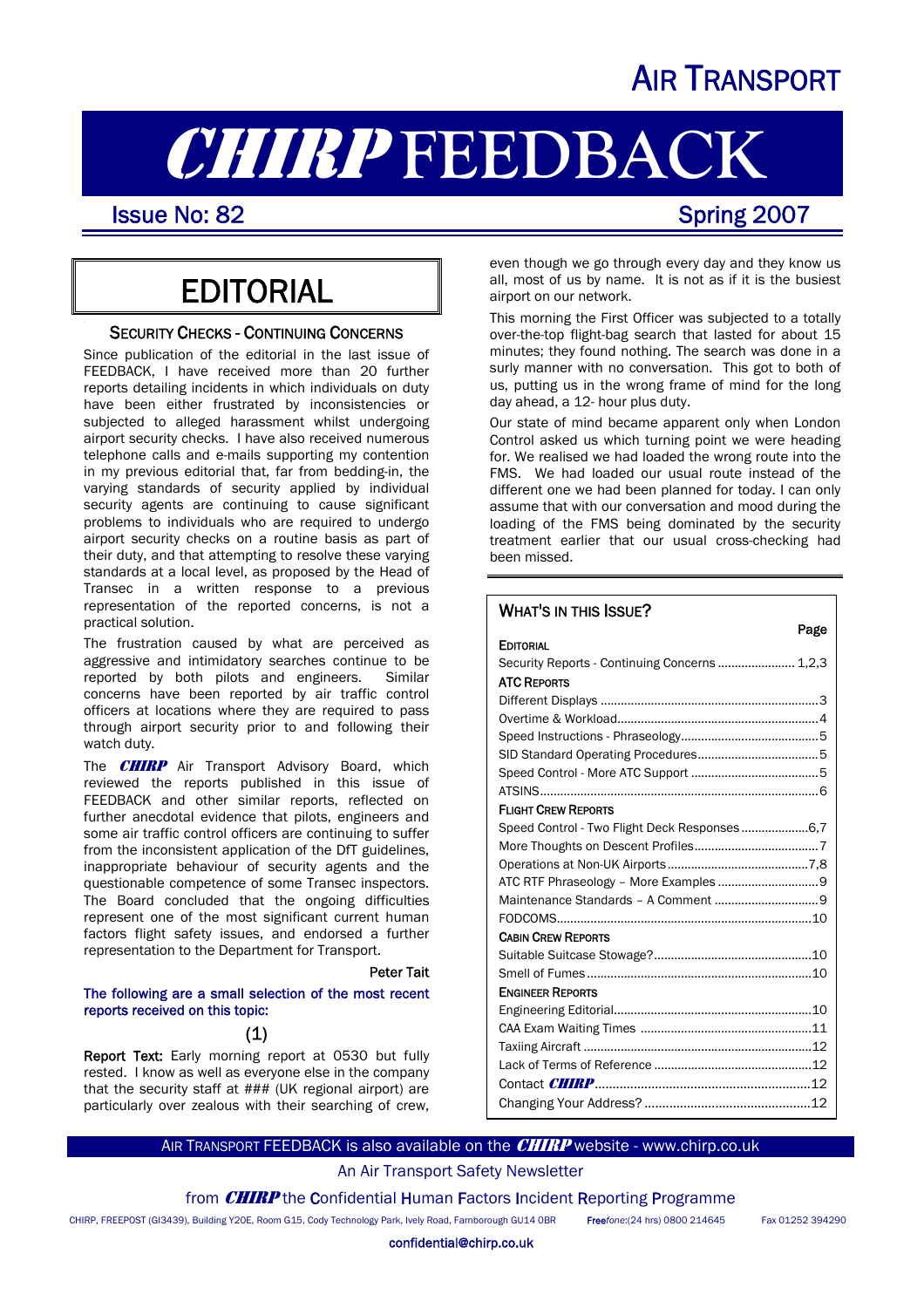#### Number of Reports Received Since the Last Issue | preparations. and Report Topics:

#### ATC - 7

Use of two types of display Airport security procedures Extended shift duties Speed control phraseology  $\sim\sim\sim\sim$ 

#### Flight Crew - 65

Airport security procedures Fumes on flight deck Rostering/Crewing concerns Operations at non-UK airports ETOPs- Cargo bay fire suppression Inadequate on-board documentation Comments on ATC speed control Ice on wings – not detected by engineers

#### $\sim\sim\sim\sim$ Engineer - 10

Airport security procedures CAA examinations –excessive waiting times Contract working – long hours Job Description- accountabilities Reintroduction to service

## (2)

Report Text: Day 1: Stopped and frisked even though the alarms did not sound; not something I enjoy but normally undertake in good humour; even if the security guard doesn't!

Day 2: Stopped again by security even though again I didn't set off any alarms! On this occasion I was frisked by a very zealous individual who touched my genitals no less than three times. This I consider to be nothing short of indecent assault; of course it is an entirely different thing to prove that in a court of law! They then found it necessary to rip my Nav-bag apart, justifying their actions by saying they were interested in a pair of plastic dividers with a point approximately 5mm long. I have never had this interest shown in the dividers before; indeed, the previous day the same security check point had paid no attention to them.

It has left me feeling singled out for whatever reason. I have complied with every directive in good humour, although now that I have been assaulted, that humour is no more.

Due to the above I arrived at the aircraft literally shaking with rage at the way I had been treated. It took me a good 15-20 minutes to calm myself down before I could concentrate on doing my job effectively.

Is it really going to take a catastrophe before TRANSEC wake up to the damage they are causing flight safety?

#### (3)

Report Text: On arrival at a major UK airport to operate a charter flight to Southern Europe, my crew and I were refused access through the crew security channel. We were delayed by 15 minutes at a quiet time of day, adding pressure to a tight schedule for departure

Following a discussion with the Security duty manager, we were informed that our security ID cards had been "Parked" and would not allow a right of access through the crew security channel. The reason given was that we had not used our ID cards at this airport in the recent past. In my own case I had not travelled through this airport as operating crew in several years.

I explained that my crew and I had all operated the previous day through another major UK airport and several other international airports without a problem, and we all had valid ID cards which should allow right of access through this airport or any international airport for that matter. In my case my ID had been re-validated at my base only a couple of weeks previously.

With respect to the current security climate, we as crew, undergo detailed security background and professional checks, yet still seem to come up against a security regime which tries to obstruct us from carrying out our professional duties. Our situation on the morning was resolved when I requested that the security team offer an alternative method of us getting to our aircraft to operate our flight, whereupon the duty manager instructed his minions to allow us to pass through - even though our ID cards were still "Parked"!

I hope that writing this report will help the security authorities to iron out some of the inconsistencies in their operation.

#### (4)

Report Text: Here is one of my recent security experiences. We arrived at security check for our bags and us to be screened before being driven out to our aircraft at a major UK regional airport. We are a freighter crew, and carry our own baggage, which is stored on the main deck of the aircraft. The female security agent asks if there are any liquids in our bags (note ANY; not more than 100ml in a container). We answer "Yes" and are now told that we cannot take these items through security. We politely explain that we are a freighter crew and are leaving the UK for at least 7 days and cannot do without some of the liquids involved (contact lens solution in my case). Immediately, another woman appears from behind the x-ray machine and rudely insists that unless we comply with her instructions, our ICAO ID passes will be confiscated. We are speechless!

The Captain defuses the situation by asking if our driver/handler could bring the bags to the aircraft. Reluctantly this is agreed by the security agents, as long as they "don't travel with us and are placed in the hold". We are short of time and agree. Our bags are x-rayed and then placed at the end of the x-ray machine. Our handler drops us at the aircraft. Both pilots are stressed about the attitude of the security agents but get on with the pre-flight checks, complaining about the different attitudes of security staff at different airports or indeed different gates and no method of redress for flight crew who often have to get security screened several times in a day. The handler then returns with our bags and carries them into the cabin.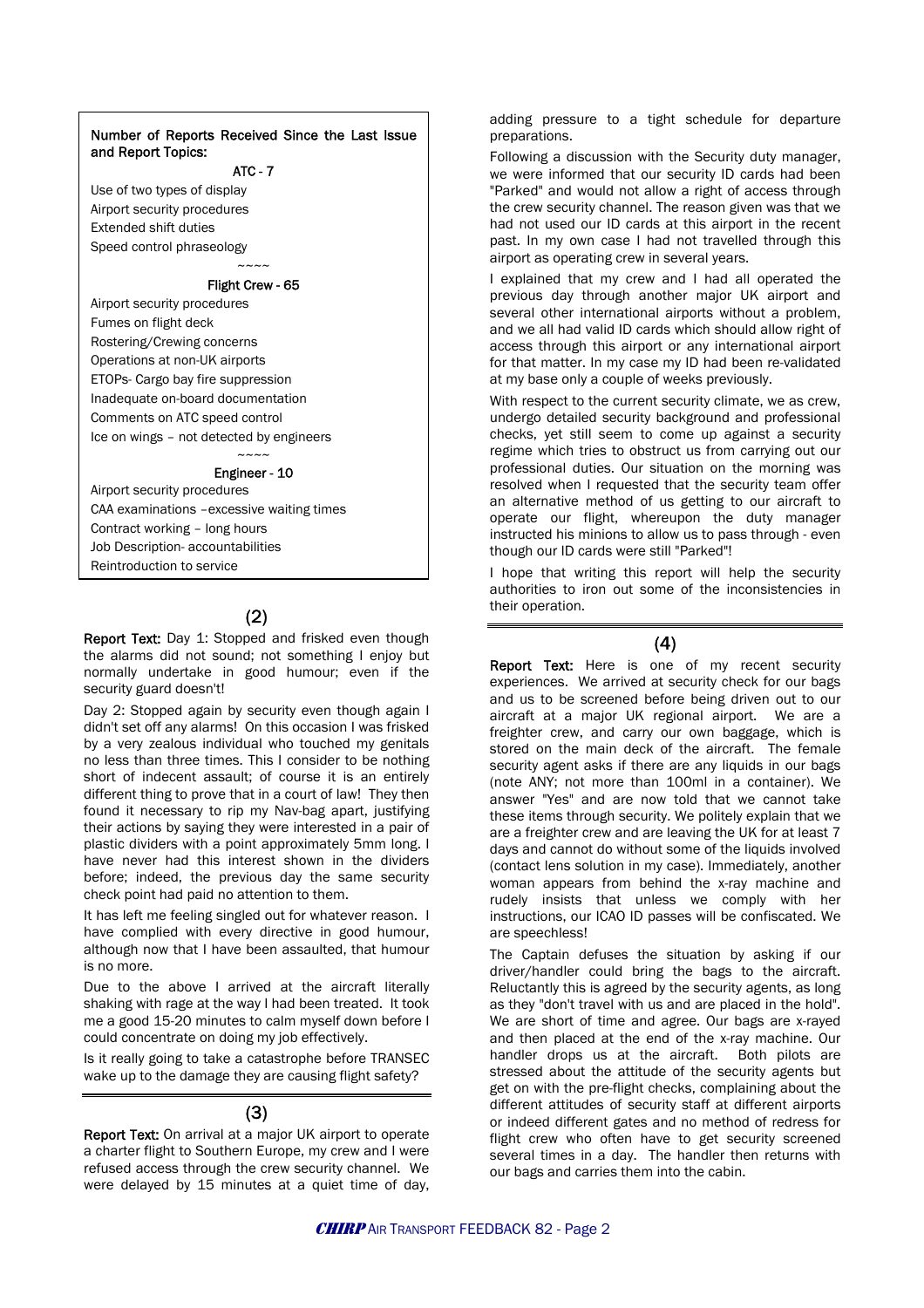Later, we realise that we have been exposed to a far more serious threat. Our bags were left, without our supervision, for some 20-25mins. During this time, anyone could have tampered with our luggage.

#### (5)

Report Text: Near the end of a normal 8-hour shift I was asked to go from my base to a nearby UK regional airport to help our third-party engineers with a technical problem; as I felt reasonably fresh, I agreed.

After driving 50 miles I arrived. My company maintenance control had forwarded my details to Security and they were expecting me. My escort was waiting. That was as far as we got because I didn't have my passport. A side room was provided and I had to talk through the technical problem in there.

I asked the security staff how come aircrew can get through with just a licence and a pass from another base but engineers can't. A suited 'gentleman' told me, "An engineer is more likely to do something to an aircraft then go away, a pilot has to fly it" I was also told in a roundabout way to be careful what I said if I wanted further access.

This attitude from a manager is sadly typical, and one that causes the biggest grievance with engineers. I now have to carry my whole life/identity around when I go to work. God forbid me loosing my bag or someone borrowing from it. PLEASE can we have ONE ID that fits all sites?

#### (6)

Report Text: It is very frustrating getting airside. Two people on the same shift tried to bring a tin of baked beans, one was allowed; one was not! I had a tube of toothpaste taken off me because it was not in a plastic bag. Came back ten minutes later with a plastic bag; I got the toothpaste! You just don't need this before a cold 12-hour night shift.

### (7)

Report Text: I am a Certifying Engineer working for ### at a major UK airport. Engineers in my Company are required to pass through passenger security to access their workplace on the line. As well as top-coat removal, shoe removal and briefcase searches, in line with passenger searches, security guards seem to pay particular attention to packed lunches, confiscating many of the items randomly.

On a 12-hour night shift there are very few canteen facilities available and many Engineers rely on pack lunches brought from home. Our Managers are subject to the same problems, one having to prove that a pile of Business Cards was not a banned substance.

No, we are not starving but this is hassle we don't need; it doesn't do much for your frame of mind at the start of a gruelling night shift. It should be noted that all these "Banned" items are freely available on day shifts providing we buy them "Airside" at airport inflated prices!

## ATC REPORTS

#### Most Frequent ATC Issues Received 12 Months to March 2007



#### DIFFERENT DISPLAYS

Report Text: I am concerned by a proposal to introduce a split sector procedure using two different types of radar displays, despite the expressed opinion of a significant majority of the ATCO community stating they have safety concerns about using two different types of radar displays to work the same sector airspace.

Currently some of the sectors are controlled using 28 inch displays, whilst the rest of the sectors all utilise 21 inch displays; the latter are older, smaller cathode ray tube displays of a lower definition than the 28-inch large flat screen LCDs, which were introduced on the major sectors for well documented reasons. A particular shortcoming of the 21-inch displays is that in high traffic situations the screen becomes cluttered with SSR data blocks which no amount of label rotation or filtering can alleviate. This is still an issue for those sectors that are still equipped with them.

When the dual screen configuration was first introduced a few years ago, the management guidance was to "ensure ATCOs had an adequate break between working the different displays" (and therefore different airspace). Practically, this equated to taking 5 to 10 minutes away from the radar environment to let your brain readjust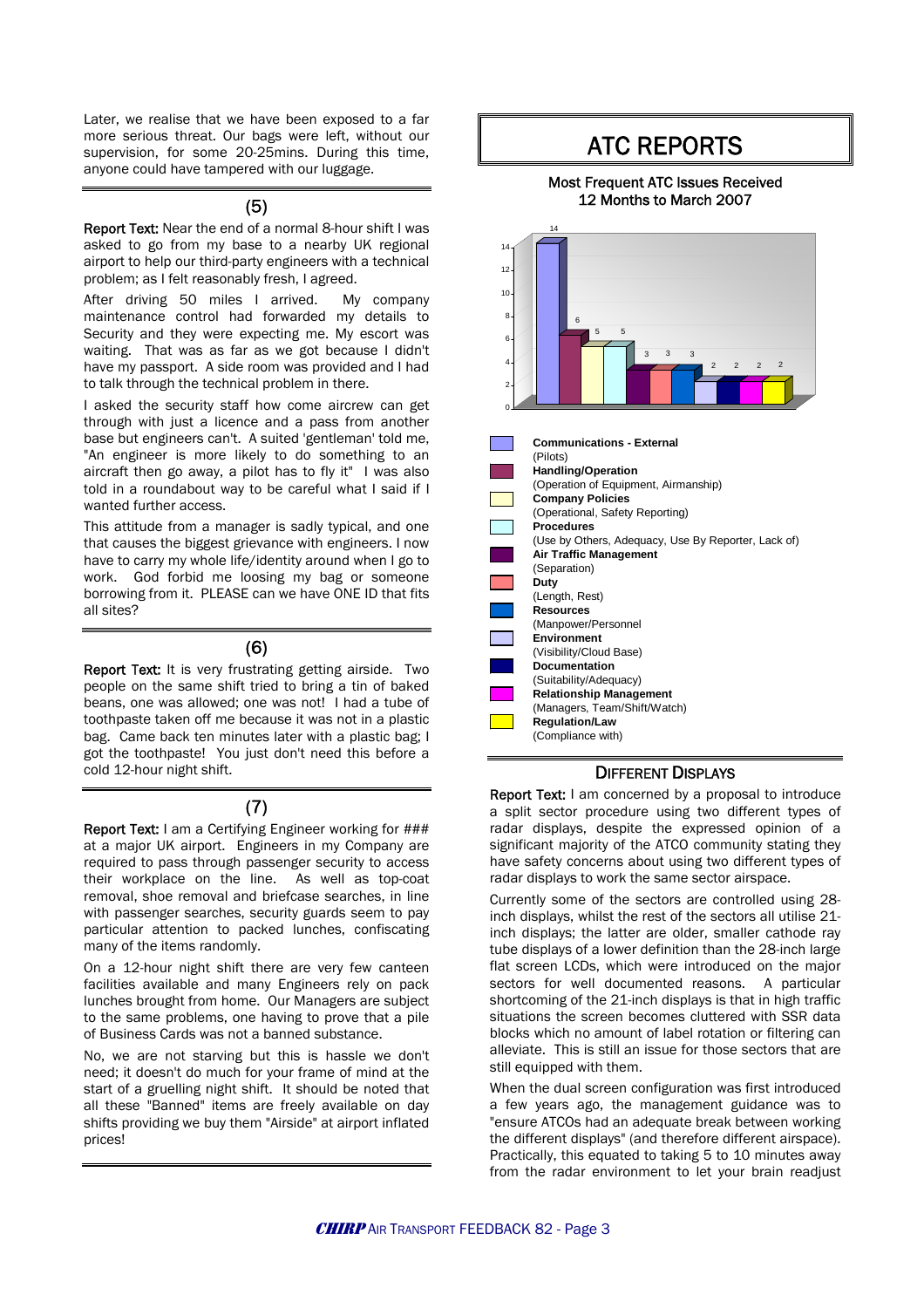before plugging in on the new sector and using a different display. However, in the passing of time I have witnessed more and more ATCO's jump from one sector to another without any kind of break between displays. I admit that I have done this myself, because either I forgot, my colleague needed help or the person needing out had reached his/her duty limits. I had immediately regretted it and scrabbled for the Range and Bearing Marker to check radar separations that I had applied. Bear in mind this is when swapping between completely different sectors and therefore different airspace. I have heard anecdotally that a controller lost radar separation and that shifting between radar displays was a contributory factor.

At present the sector operates using two 28-inch displays. The proposal is to open the new split sector, at peak periods throughout the day using two 21-inch displays. The remaining part of the sector will continue to operate using 28-inch displays, and when the sector recombines it would operate using the 28-inch displays. I understand that formal representations have been made to the managers running the project regarding ATCO's concerns about the use of different radar displays for the same airspace and the inadequacy of the 21-inch screens for the planned use. The managers have been informed that ATCOs believe it safer to work the sector using only the 28-inch displays.

After limited consultation with the ATCO community it would appear that management are insistent on going ahead with this change on the proposed date, using the 21-inch screens. (They are asking us to come in to receive familiarisation training on the sector for one day; I believe this will deliver 1 hour of radar familiarisation.)

My fear is that pressure, and this will be in many forms - peer group pressure, ridicule, and subtle intimidation etc, will be brought to bear on individuals to work the new sector. Also, a management sponsored Human Factors report is due shortly and I'm sure this document will offer a compromise situation whereby ATCO's are to take "x" minutes break between periods of operation on the different displays. As stated above, I'm sure this recommendation will disintegrate with time. All of this will push the cognitive abilities of ATCOs to the limit on what is one of the busiest sectors at this Unit. Overall, it appears to me, that this is a nonsensical situation whereby management are asking us to justify the commonsense solution i.e. using the same displays all round, whilst they believe their proposal to use different displays to have no flaws. I think that the question that needs to be asked of management is, "How can you justify the safety of the system you propose?"

Finally, and most importantly, I and nearly all my colleagues totally support the division of the sector in order to achieve a safe, orderly and expeditious flow of air traffic. This will ultimately deliver much needed capacity during the peak periods and for the future.

**CHIRP** Comment: With the reporter's consent, the concerns, appropriately disidentified, were forwarded to the organisation concerned. Subsequently, the

#### following response was received from the Unit management:

The use of two display types at this Unit has been in place for the last 18 months. It was implemented in line with normal company project processes including a full safety case and associated human factors assessment and report that recommended the mitigation of a period of break before moving to a different screen size. During the first 18 months in service there have been no reported safety incidents or observations.

During the initial discussions on planning a split of the sector in question safety concerns were raised regarding the use of the different screen sizes for this sector split. These concerns were raised by the Trade Union to the Director Safety who commissioned a further Human Factors report. Whilst this human factors assessment was underway three safety reports were filed citing concerns about moving between different screen sizes.

The second human factors report reached a different conclusion from the first in that it concluded that there was no evidence to suggest that a break offered sufficient mitigation. The report went on to recommend a workshop to identify possible mitigations and this workshop, including TU representatives, took place. Further work is needed to successfully resolve the issues identified and, until these are complete, the work on the sector is on hold. The company does not use pressure, subtle or otherwise, to introduce operational change and the actions outlined above underline this.

We are committed to working together with the Trade Union to successfully resolve this situation and to deliver the airspace changes necessary to cope with future traffic growth. These changes will only be introduced on the basis of company project and safety management processes ensuring a safe and effective implementation.

#### OVERTIME & WORKLOAD

Report Text: I am writing this report for two reasons, the first relates to being contacted by my employer to do overtime.

When about to take leave you can almost guarantee the phone ringing for overtime, with one occasion being asked to do more days work than I had leave! On several occasions I have had work ringing whilst sleeping in between night shifts asking if I will do overtime. Even when I point out that I am on nights trying to rest, they seem indifferent to me needing rest; implying that finding someone for overtime is more important than me resting between shifts. I also know that I am not the only ATCO that this is happening to.

The other reason relates to a particular sector/airfields managed by this Unit. In the last few years the steady traffic increase around this already complex sector is becoming unmanageable (let alone train) to the extent that there has been an increase in incidents and even though meetings have taken place to try to ease some of the problems very little has changed.

My biggest fear is when you put these two items together- staff shortages and a complex/busy sector with no improvements planned, a major incident is more to likely to occur.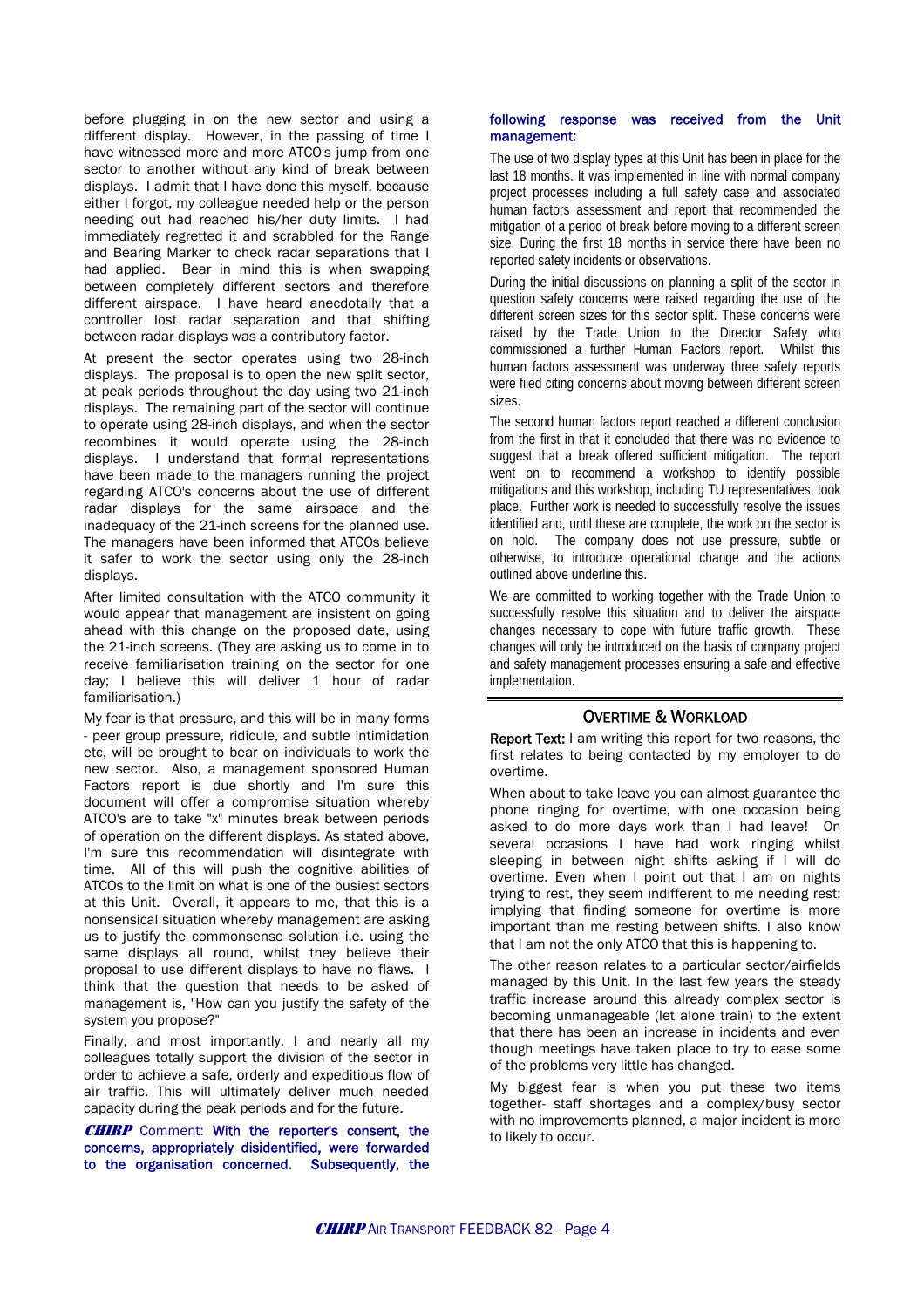#### With the reporter's consent, these concerns were represented to the Unit management, who responded as follows:

The reporter raised a concern about being contacted to do AAVAs (Additional ATCO Voluntary Attendances) while on sleep days between night shifts. AAVAs are *voluntary* attendances and any requests made can be declined without any reason being provided. In addition, staff have the right to ask to be removed from the contact list for AAVAs. The Resource Office is very mindful of checking the controller's roster and only contacts someone who is on a sleep day as a last resort. When they do need to contact someone in such a position they try to time the call to have the minimum disruption. The reporter's concerns highlight that it is timely to raise awareness of the importance of taking steps to minimise possible disruption in these circumstances. As a result, the issue has been raised with the Resource Office and Watch Management.

The reporter also raised a concern about the traffic increase in a particular sector and suggested that there had been an increase in incidents with little action taken. It is not the view of the majority of controllers or management that the growth in traffic is unmanageable. Strong safety leadership and supervision in the ops room ensure that traffic peaks and unusual occurrences are proactively managed with safety always being given the first priority.

Whilst it is true to say that there has been an increase in incidents on the sector quoted, an analysis of the detail shows that the increase has been largely in events not attributable to this Unit (in other words, events which suggest that staffing/ complexity has not been a significant factor). Predominantly, this has been the result of a large rise in controlled airspace infringement incidents.

The Unit constantly reviews the staffing situation and is very mindful of anticipating the impact of future areas of rapid growth. A Working Practices Partnership (WPP) has been negotiated and agreed with local Trade Unions. TC is currently up to the staffing levels agreed in the WPP for the sectors mentioned.

**CHIRP** Comment: The significant increase in the total number of reported infringements of Controlled Airspace has been assessed as being due, in part, to the focus on reporting all such incidents; this has been one of the key elements in the initiative by both NATS and the CAA to identify effective mitigating strategies for such occurrences.

#### SPEED INSTRUCTIONS - PHRASEOLOGY

Report Text: On quite a few occasions recently, trainees using speed control have used various different phrases to issue a speed instruction to an a/c both prior to and after transition from a Mach No. to an IAS. For example "Fly Mach .77; on transition 300kts".

The problem is occurring in what to actually say with regards to the switch to IAS. I have heard: "On transition (which I believe is fail-safe although one pilot did interpret it as a transition level), "On switching", "When able", "In the descent".

To me the best and least ambiguous is "On transition". The problem with "In the descent" is does the pilot resume his own speed when he levels?

I would be Interested to hear other opinions.

**CHIRP** Comment: The preferred options of the CHIRP Air Transport Advisory Board were either, "ABC 123, maintain Mach.77/300kts until advised" or the reporter's choice of "ABC 123 maintain Mach .77, on transition 300kts".

#### Any other thoughts/suggestions?

#### SID STANDARD OPERATING PROCEDURES (FB81)

**Report Text:** I work at a UK regional airport as a Tower<br>and Radar valid ATCO. Regarding the report in Regarding the report in FEEDBACK 81 Page 5, I have no knowledge of where CCC (UK Regional airport) is and whether they have any specific issues requiring special departure procedures to be adopted. However, it is my understanding that a STANDARD first call on departure should include ALL the following;

Callsign

Type of departure i.e. SID name

Cleared level/altitude

#### and Passing level/altitude

I understand that the pilot is making a point about the difference between an altitude and a FL, but maybe he is always being ASKED for his passing level because he is always OMITTING it on 1st call???

Admittedly, at this airport, our SIDs stop at an altitude so we would ask for his 'passing altitude' rather than 'level'. However, we would only ASK for it if it isn't given in the first place.

**CHIRP** Comment: This comment is a very good reminder of the required content of the initial departure RTF call.

#### SPEED CONTROL - MORE ATC SUPPORT

Report Text: Re: Feedback 81 'Reminder on Speed Control'. I work Approach Radar for two of the busiest airfields in the South of England and I have to agree totally with your reporter's comments on speed control.

The standard of speed control, particularly on final approach is poor to say the least. Most of the foreign operators are very good - it is our own UK based operators that cause problems. A speed restriction just seems, so often, to be a series of numbers to be read back and then ignored. The worst times are when established on the ILS and a restriction of "Maintain 160kts until 4 DME" is issued. Intermediate approach is almost as bad. 320 kts at BKY is not uncommon. Do you ever wonder why, when you arrive at BKY with 320kts on the clock at FL110, you get vectored for a left hand circuit onto the south westerly runway?

We have long thought that our restrictions were being ignored by a lot of pilots but, now that Mode S is with us, it is blatantly obvious that the instruction is being ignored much of the time by far too many crews. I recently had two aircraft from the same operator established on the Runway ## ILS, 3 miles apart. Both were given 160kts to 4 miles and transferred to the tower. Immediately after transfer #1 reduced to 125kts at 8 miles range whilst #2 maintained 180kts.

Think about the implications when, in IMC, both the radar and the tower controller are very busy and it takes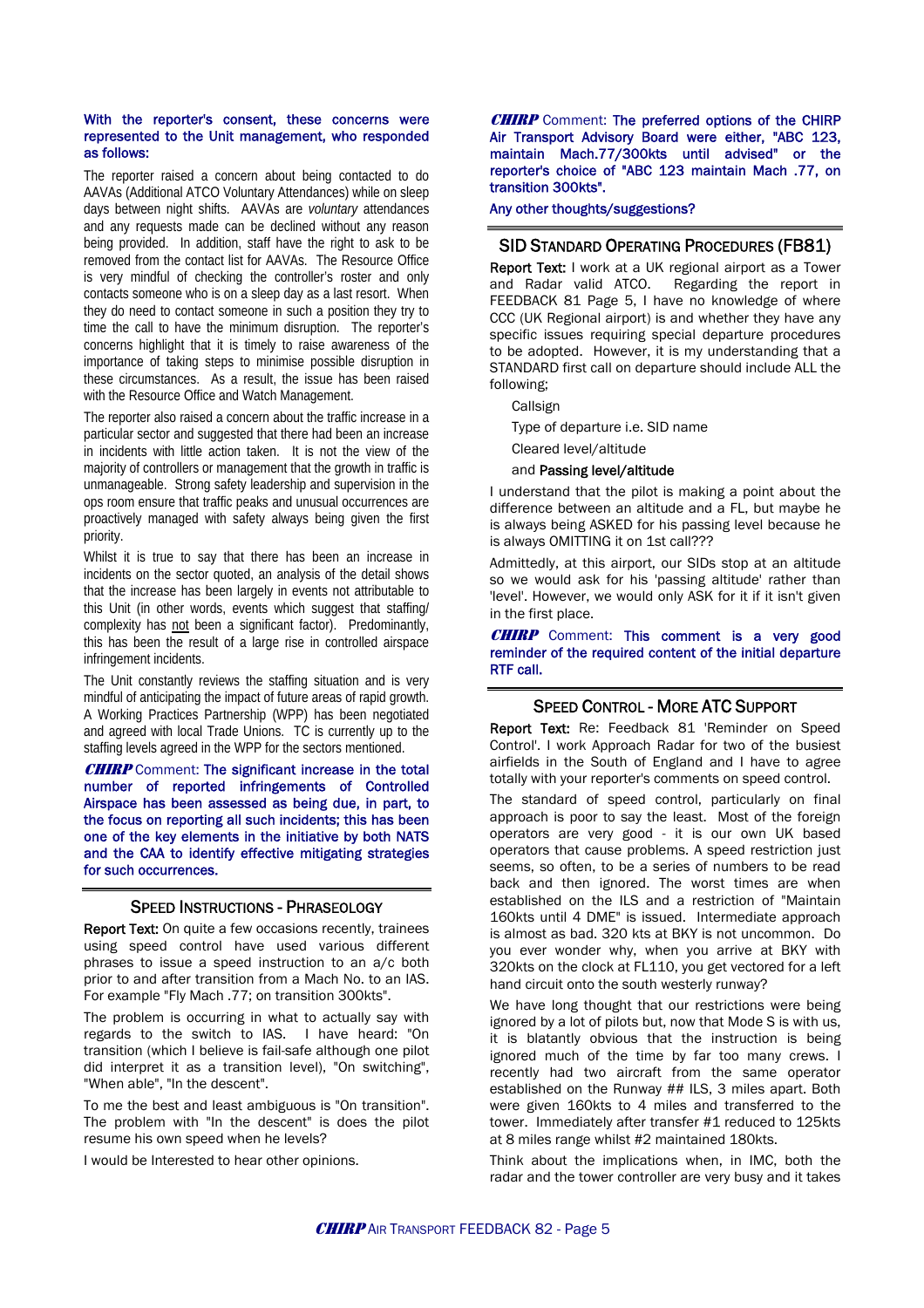a little while to get our scan back to you to check that all is OK! Aircraft routinely increase or decrease speed without bothering to inform ATC resulting in us having to work harder to maintain separation. A pilot wouldn't dream of climbing or descending at will. Once locked on a radar heading, he wouldn't dream of turning without clearance from ATC; so why change speed?

Speed control is an essential separation tool - if you don't want to fly the ATC speed then tell us or get rear view mirrors fitted!

## CAA (SRG) ATSINS

The following CAA (SRG) ATS Standards Department ATSINS have been issued since January 2007:

**Number 100 - Issued 29 January 2007** 

Use of SSR In The Vicinity of the Aerodrome Traffic Pattern

**Number 101 - Issued 16 February 2007**

European Action Plan for Air Ground Communication (EAPAGC)

CAA (SRG) ATS Information Notices are published on the CAA (SRG) website -

[www.caa.co.uk/default.aspx?categoryid=33](http://www.caa.co.uk/default.aspx?categoryid=33) and click on the link 'Search for a CAA Publication'

## FLIGHT CREW REPORTS

#### Most Frequent Flight Crew Issues Received: 12 Months to March 2007



**Duty**

(Rosters/Rostering, Rest, Length, Crewing, Disruption) **Communications - External** (ATC, Regulators/Government) **Company Policies** (Absence, Operational, Safety Reporting) **Procedures** (Use by Others, Adequacy,Use by Reporter ) **Security** (Ground) **Handling/Operation** (Aircraft Handling by Crew, Airmanship) **Physiological** (Illness/Incapacitation, Health/Fitness/Lifestyle, Absence) **Air Traffic Management** (Separation) **Aircraft Technical** (Systems, Propulsion) **Pressures** (From Management/Supervision, Commercial, Time)

### SPEED CONTROL - TWO FLIGHT DECK RESPONSES (1)

Report Text: In the report 'A Further Reminder on Speed Control' that appeared in FEEDBACK Issue 81 page 3, the final sentence reads, "if we could think about speed control (spot the word control), it would help".

I do not want to enter into a slanging match with ATC because I would like to consider them "friendly forces" but the way this report reads you would think that all pilots ignore speed control and we are all naughty boys and girls and need to be put in our place.

I would very much like this controller to come and get some real-time flying experience with me; preferably with a strong southerly wind when arriving at AAA (major UK airport) and he/she might understand some of the problems that we (the pilots) face.

The incident described by this controller sounds just like one that I reported to AAA tower after I landed and had received a short sharp telling off from the area controller.

If that controller had wanted me to break off the approach (it was touch and go), continue to believe that only you (the controller) can be right and all pilots deliberately ignore instructions and don't understand the dynamics or the autopilot ability of the aircraft that we fly.

On the night in question the wind at 4,000ft was 47kts from the south which gave a groundspeed on base leg that was well above the normal. The controller had already got me in very close downwind and I had already said to my F/O that I thought the controller might like to know the conditions but the RT was too busy to get a word in. I finally told the F/O to tell the controller (when he could) that I needed 160kts or I would miss the LOC capture that close in. The F/O never got the chance. The controller gave a vector that was from downwind to a finals intercept, (no base leg) and although slowing up we still went through the LOC and only just managed to get on the glide because the vector was that tight. Almost in the same breath we were cleared for the ILS and told to maintain 160kts till 4 DME and change to tower. At that point the F/O had the chance to volunteer the fact we were already reducing to 160kts. The retort from the controller can only be described as "vicious". I elected not to involve myself in an exchange but changed to tower. In forty years of aviation I have not heard any pilot spoken to like that by a UK controller.

I then reported the incident to ATC after I had parked the aircraft. I attempted to explain that we do our best but it was clear that on this occasion complying with instructions would have resulted in a missed approach which is not in the interests of either party.

Just like controllers, we the pilots work long hours and in very trying conditions. The short haul pilot with a low cost airline gets to be very practised and knows when the dynamics are wrong and the aircraft won't do what ATC wants.

We as a professional body of men and women do not deliberately ignore any ATC instruction unless it's vital and we always try to advise the controller why. ATCOs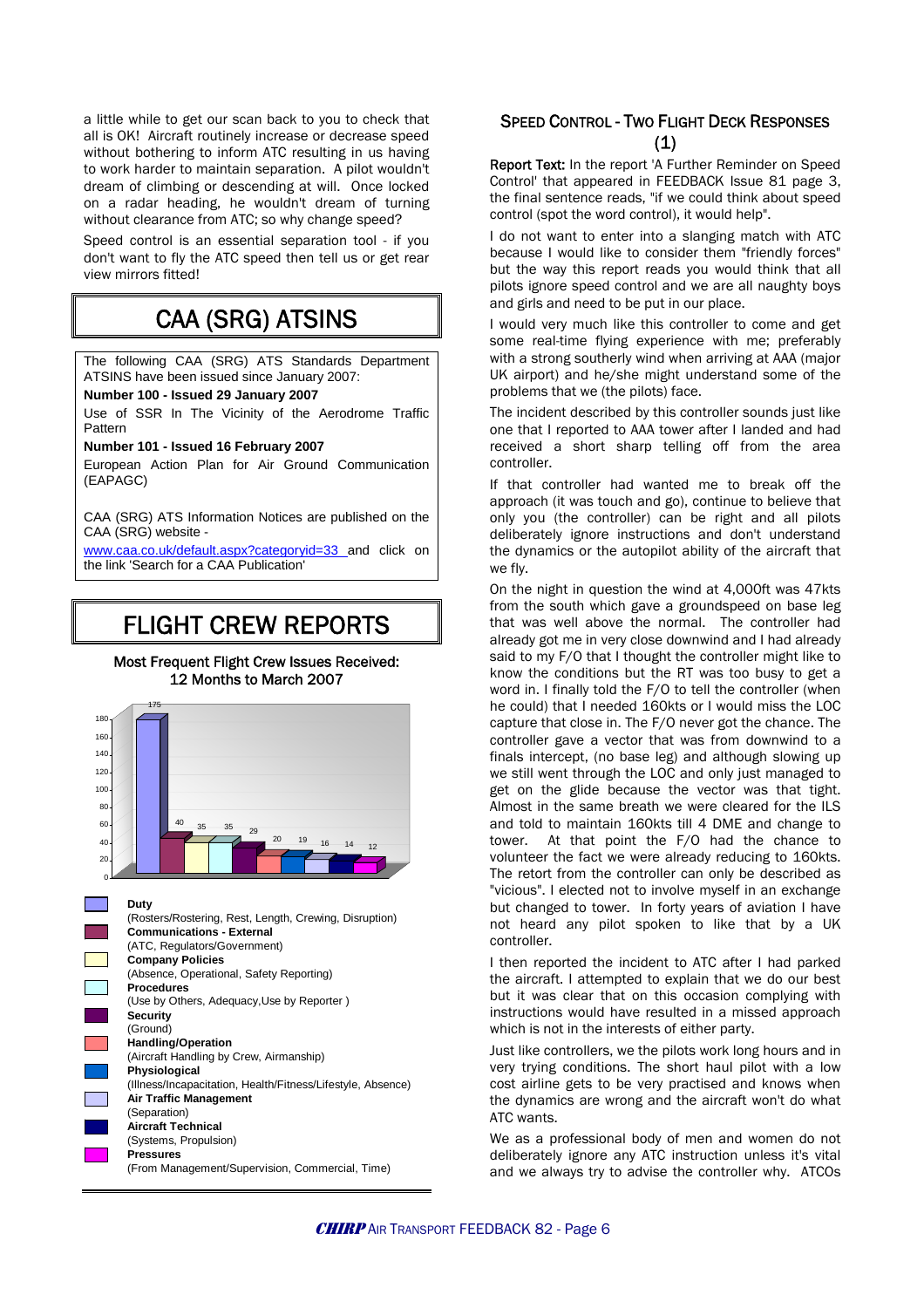must understand that all pilots appreciate the job you do but also remember that we must work together and neither party should treat the other as a subordinate.

**CHIRP** Comment: This incident, although very similar, was not that reported in the last issue; however, both incidents are indicative of the relatively small margin for error in approach sequencing, particularly at some major UK airports.

(2)

Report Text: This does not concern an incident; I write to comment on item 'A Further Reminder on Speed Control'. FEEDBACK 81 - Winter 2006

A simple: "Maintain 180 until advised" would ensure that the flight crew would comply and advise air traffic when they needed to reduce speed. In the absence of such an instruction, pilots will reduce speed in accordance with company standard operating procedures and their own judgement of factors including wind speed and direction, crew experience level, weather conditions, crew workload etc. Moreover, if pilots are used to being slowed to 160 Kts at a certain point on the approach anyway, they may tend to slow down at this point even when not specifically instructed to do so.

**CHIRP** Comment: The key points to be drawn from this and the two previous reports are:

- 1. ATCOs regard speed control as an equally important separation tool as height and heading and expect strict compliance.
- 2. On occasions, pilots will not be able to comply with a specific ATC speed instruction.

It follows that if a pilot should require to fly at a different speed than that instructed, he/she should let ATC know as early as possible and before the change is made.

#### MORE THOUGHTS ON DESCENT PROFILES

Report Text: I have always thought that a "Direct To" instruction to a waypoint a long way down track really means that the controller has no traffic near you and wants you to get out of his sector. If the controller has traffic near you, you will be on a heading.

Strangely enough, most pilots seem to get very worked up about very accurate navigation when cleared (for example) direct to Lambourne from several hundred miles away. In this instance you know you will be on headings long before you get there and you know your descent will be based on some waypoints in between. Going in the general direction would seem to be good enough.

Also, giving a "Direct To" a waypoint that is only a 1 or 2 degree change of track is pointless, it saves no time and only serves to tidy up the FMS. My vote is, if we are likely to be starting a descent soon, don't bother to give us "Direct to" if there is no appreciable change of track as, even if the "Abeam Points" option is used, we still have to re-enter the constraints at those points (with the possibility of incorrect data going in). On the Airbus, a "Copy Primary" into the secondary flight plan before the "Direct To" at least gives you the option to go back to the original. The B737 doesn't have this option.

The other option is to tell us of the possibility of an altitude constraint involving somewhere we are removing from the FMS, before or at the time of the "Direct To" instruction.

Before the long haul people jump on me, these thoughts only apply to radar controlled North West European airspace.

#### NON-UK AIRPORTS

**CHIRP** Narrative: We regularly receive reports relating to operations into/out of non-UK airports, in which reporters are keen to raise awareness to a particular experience/issue. The following four reports have been submitted recently.

#### (1) UNFORESEEN PROBLEMS

Report Text: On report we found that the fuel required to reach AAA (Southwest European destination) with the forecast 70kt headwind component would not allow all passengers to be carried, as the planned diversion required a lot more than the usual diversion fuel. We agreed to reduce our fuel-load to a lesser figure to allow all passengers to be carried, as per company manual, as the destination weather was fine except for occasional thunderstorms (Cbs), and there are several runways in use or usable.

Prior to commencing our descent, we picked up the ATIS, which confirmed the likelihood of Cbs. Commencing our arrival routing for 18R the usually weak DDD radar R/T frequency was totally unreadable for most of the next 20 minutes. Probably as a result we were asked to hold - fuel check still sufficient for 20 min delay.

Out of the hold, we continued to experience extreme difficulty hearing ATC instructions due to static interference. Approaching our ATC clearance limit, we started to take-up the hold as several calls were not heard (ignored?) by ATC; by now we were concerned about our height (10,000') and possible fuel situation. Vectored from outbound in the hold to intercept 18R ILS, still no descent; full IMC conditions with Cbs and continuous static. Due to our range/height when established on localiser, when we were cleared to intercept the glide slope (G/S), this had to be done by slowing down and getting everything out (gear, flaps) even into a headwind of around 60kts to intercept the G/S from above. ATC then called - "Increase speed" (we were at 170kts) - this was followed shortly after by a TCAS RA 'Climb'; we had noticed proximate traffic behind and below. By the time we had completed the TCAS manoeuvre we were never going to intercept the G/S - ATC give us a climb to 10,000' and said "Sorry". Our next approach was OK apart from continuous Cbs.

In summary, many factors combined to produce a very unpleasant 20-30 minutes of flight. Of key concern to me, as we are taught never to intercept G/S from above, is why this arrival is authorised? It may be acceptable in good VMC conditions, but if not good VMC why not use the straighter arrival for 18R to which I think we were vectored on the second approach.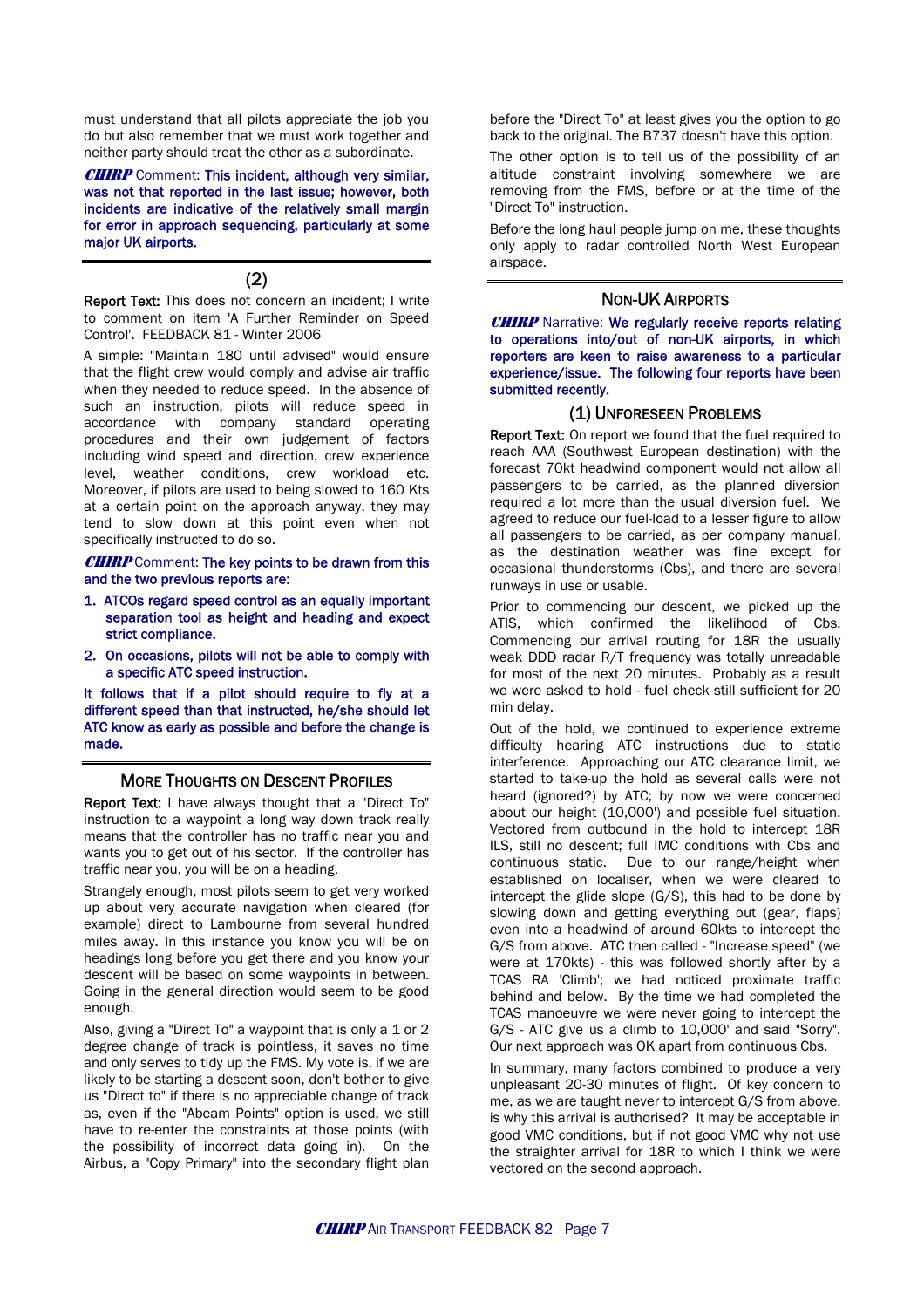Also, aircraft for 18L (I assume the other traffic involved in the 'RA' was inbound 18L) should be better coordinated, particularly as almost all the other RTF transmissions were in the National language, which did not help us. AAA ATC are helpful but there can be language/comprehension problems.

One final point, our TCAS training is good but I had never expected a confliction from behind and below on finals.

**CHIRP** Comment: This report is a reminder of how easily the presence of adverse weather such as thunderstorms, albeit forecast as "occasional", can lead to a significant disruption of the normal arrival sequencing, if not effectively countered by ATC.

Whilst it is good practice to plan the approach vertical profile in order to intercept the glidepath from below, certain circumstances, such as weather avoidance or the increasing use of Continuous Descent Approach procedures, may sometimes leave pilots with no option other than to capture the glidepath from above. In such a situation, it is important to cross-check height/range to ensure that a false glidepath lobe has not been captured.

#### (2) DIVIDED ATTENTION?

Report Text: I was in the hold at BBB (Southern Europe) as the airport was closed due to a Security Issue. A Company aircraft joined the hold 2,000 feet above me. Twice he took clearances that were intended for me which would have resulted in him descending through my level. The controller thanked me for my somewhat brusque interventions to prevent that happening. Perhaps a reminder to all that, notwithstanding the wonderful FMS holds that we now do, holding puts a lot of aeroplanes in very close proximity!

A second point is that BBB is now requiring aircraft to call on the approach to get their stand number. I suspect that the Captain of the other flight was busy on Box 2 doing this. I believe the rule of both pilots remaining on Box 1 throughout the descent and approach should be adhered to, and BBB should be told that this new requirement is not acceptable.

**CHIRP** Comment: The CAA has recently re-issued best practice advice on level bust prevention in Flight Operations Department Communication (FODCOM) No.8(2007); this includes SOPs, as described above, to avoid non-essential RTF calls during climb and descent below FL120 (Para 5.4 refers). In cases where local ATC procedures do not permit both crew members to monitor the ATC frequency continually, submit an MOR to permit the matter to be followed up.

This particular issue has been referred to the CAA (SRG) International Services Department for representation to the relevant National Authority.

#### (3) ARRIVAL/DEPARTURE PROBLEMS

Report Text:. Yet another exciting incident at CCC (Southwest Europe). On the approach to 25R at about 8 miles we noticed a medium twin-jet fairly close to us joining the approach ahead of us. A small amount of wake turbulence was experienced and we were then informed that we were number 2 to an Airbus 319 two miles ahead and 30 knots SLOWER than the 180 knots we had been asked to maintain!

Despite querying this in the hope that perhaps an orbit in the CAVOK conditions could be carried out to ensure proper separation, nothing was forthcoming from ATC so a go-around was commenced from about 2,000 ft. ATC seemed surprised at this, no doubt looking forward to a display of low level aerobatics; an uneventful missed approach and subsequent landing was carried out.

On our departure after the five-mile taxi to 25L behind a corporate jet we were instructed to line up "after the lining up aircraft". Or was that "after the landing aircraft"? Difficult to tell with a strong local accent and ATC messages to/from National aircraft in the National language not giving us a full picture. I know 25L is not normally used for landing but at DDD.......who knows????? We read back, "Cleared to line up and wait behind the departing ### aircraft" which produced no adverse response from ATC.

At least this time they did not advise us of the next R/T frequency when at about 80 knots on the take off roll like they did last week.

CHIRPComment: As well as highlighting the operational difficulties that can arise at some destinations, this report is a further reminder of the reduction in situational awareness that may occur when RTF messages between ATC and other aircraft are made in the National language.

If unsure of an ATC instruction, rather than reading back the assumed instruction and relying upon the ATCO to detect any error in the readback, the safe option is to request a complete repeat of the instruction using the phrase "Say again".

#### (4) DEPARTURE GOTCHA

Report Text: DDD Ground Clearance (Major Northern European Airport) cleared me to destination on a ####2B departure from Rwy 24, which consists of a climb straight ahead to the XXX VOR 2.8d and then a right turn to intercept an outbound track from XXX VOR.

When lined up, Tower said (in the same transmission as the take-off clearance): "After departure, standby for right turn to ####". I interpreted this as "Expect an instruction to turn right to #### shortly after departure."

Passing XXX VOR 2.8d I turned right for ####. Tower queried this. He expected me to maintain runway heading. He had intended the instruction to mean: "Climb straight ahead and do not turn right until advised." I suggest that the words "standby for.." are ambiguous and should not be used in an attempt to modify an existing clearance. The instruction must be positive e.g. "After departure, climb straight ahead until advised."

CHIRPComment: AS THE reporter notes, there is a risk that a well-intended but non-standard ATC instruction may be incorrectly interpreted. As with the previous report, if in any doubt, challenge before actioning.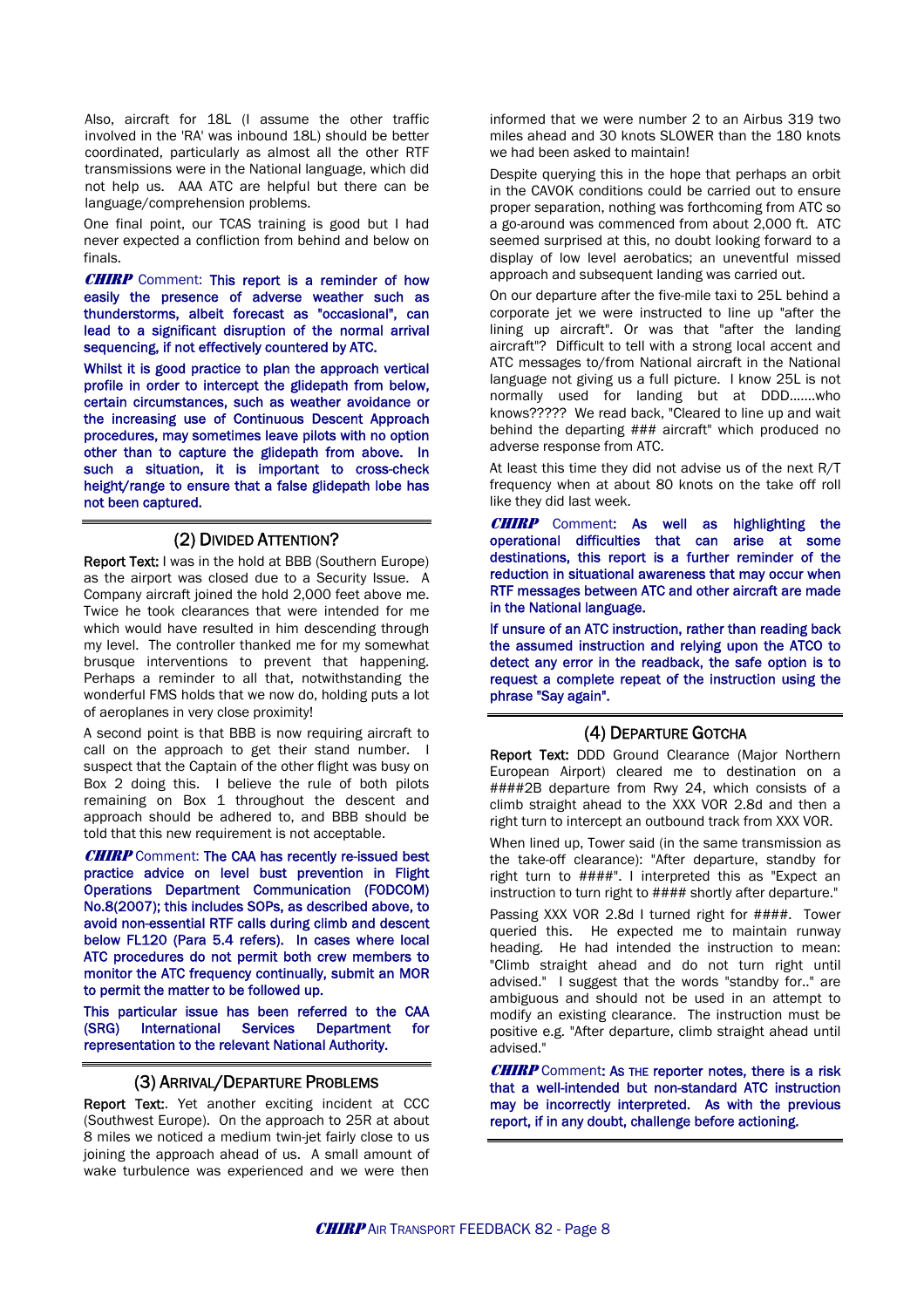### ATC PHRASEOLOGY - MORE EXAMPLES (1)

Report Text: An observation about what appear to be the facts about the recent Comair Flight 5191 accident in the USA:

A Bombardier CRJ-100 commuter plane operated by Comair, Inc., a subsidiary of Delta Air Lines, crashed August 27, 2006 shortly after takeoff at Blue Grass Airport in Lexington, Kentucky, killing 47 passengers and two crew members. The only survivor was the first officer/co-pilot, who was critically injured. The aircraft attempted to take off from the wrong runway. Damaged sod and structures extend to the crash scene from the end of Runway 26, the shorter of the two runways at the airport. Runway 26 is a 3,500 foot strip used solely by small general aviation aircraft. The two-engine jet was cleared to take off from Runway 22, which was in excess of 7,000 feet in length."

Apart from the question of "was the appropriate runway designator actually included in the take-off clearance?", I would offer the following comment on an aspect that does not seem to have been picked up in any reports that I have seen.

When I was employed as an ATC Instructor with NATS, I proposed a change, through the company channels, to the UK Manual of Air Traffic Services in respect of the requirements for when a take-off clearance could be issued. This is now partly reflected in the Manual which states:

"Take-off clearance may be issued when the aircraft is at or approaching the holding point for the runway in use or when the aircraft is lined up on or entering the runway in use."

However, in my original submission, I included another sentence to the effect that take-off clearance should only be passed when the aircraft had passed any intersection that could be mistaken for the correct route to the intended departure runway. The CAA chose to ignore this. I rest my case!

**CHIRP** Comment: The reporter's comments were considered to be worthy of further consideration and were forwarded to the CAA. The matter is to be debated at the next meeting of the CAA RTF Phraseology Working Group.

#### (2)

Report Text: During a routine departure, the Ground frequency cleared us to taxi to the holding point and, as it was a short taxi from stand, to contact the Tower when ready for departure. When the 'Cabin secure' was received, and the before take-off check list was completed, as PNF, I contacted the tower that we were 'Holding at ##, ready for departure.' We received the reply: 'Two to land before I can get you away' I replied that I copied the landing traffic.

As the second aircraft approached, we received the following: 'After the landing Gulfstream at two miles, line up and wait Runway ##.' I read back the clearance, and received no acknowledgement or corrections from the controller. As the Gulfstream passed over, we began to taxi forward and line up. As we entered the runway the tower called: 'ABC123, you did not have a clearance to enter the runway.' The controller then called an A330 also waiting at the hold: 'XYZ789, your line-up clearance is cancelled.' The reply from XYZ789: 'Negative, you actually cleared ABC123 to line up.'

The tower controller denied that he had cleared us, insisting again that he had instructed XYZ789 to line up. XYZ789 then replied suggesting that the controller go and check the tapes, as it had been our aircraft that had been instructed to line up. We were then cleared to take-off. A normal departure followed. No other aircraft was required to go around or abandon its approach as a result of our entering the runway.

**CHIRP** Comment: An incident such as this is within the scope of the MOR scheme and it is essential that a report be submitted, not to seek to allocate blame but to permit the ATC tapes to be analysed and any lessons to be learned.

As a reminder, ATC voice/radar tapes are required to be retained for a period of 30 days for reference purposes.

#### (3)

Report Text: Recently, there was the all too frequent confusion about the various taxiways at EEE (UK major airport). Following an early morning arrival, I heard the latest "warning" being given out by ATC when various aircraft asked for clarification as to which route to take, all stating that "the greens are going to the left and to the right" The ATC response in all these cases was, " That's a 'ghoster' to the left - continue on Echo", or similar to meet the particular circumstances.

My concern is that this seemed to be an entirely routine phrase that has somehow crept in at busy R/T times in an attempt to explain the problems quickly. As active runways are never far away at EEE, and not all pilots will understand the implications of what is being said, I believe the situation is now risky and confusing. Recently, when remarking to the ATC Supervisor that the greens were very bright and dazzling, the reply was, "That's because they've cleaned them"!

**CHIRP** Comment: The matter was referred to the ATSU concerned. It is understood that ATCOs have been issued with a reminder not to use non-standard phraseology and colloquialisms, such as the term 'ghoster'. In areas where lighting faults such as these are known to exist, controllers issue daylight taxi instructions and monitor traffic either visually or by use of the Advanced Surface Movement Radar as per the Manual of Air Traffic Services Part 1.

#### MAINTENANCE STANDARDS

Report Text: Reference the report on poor maintenance standards (Issue 81):

My reply.

As I need a screwdriver to undo the oil inspection door on my aircraft, I now, because of "security" reasons, cannot take a screwdriver through security. So therefore cannot check the oil level! None-the-less, I dutifully sign that I have checked it, because if I don't, we can't depart.

**CHIRP** Comment: If a flight crew member requires a screwdriver to perform a maintenance task and is no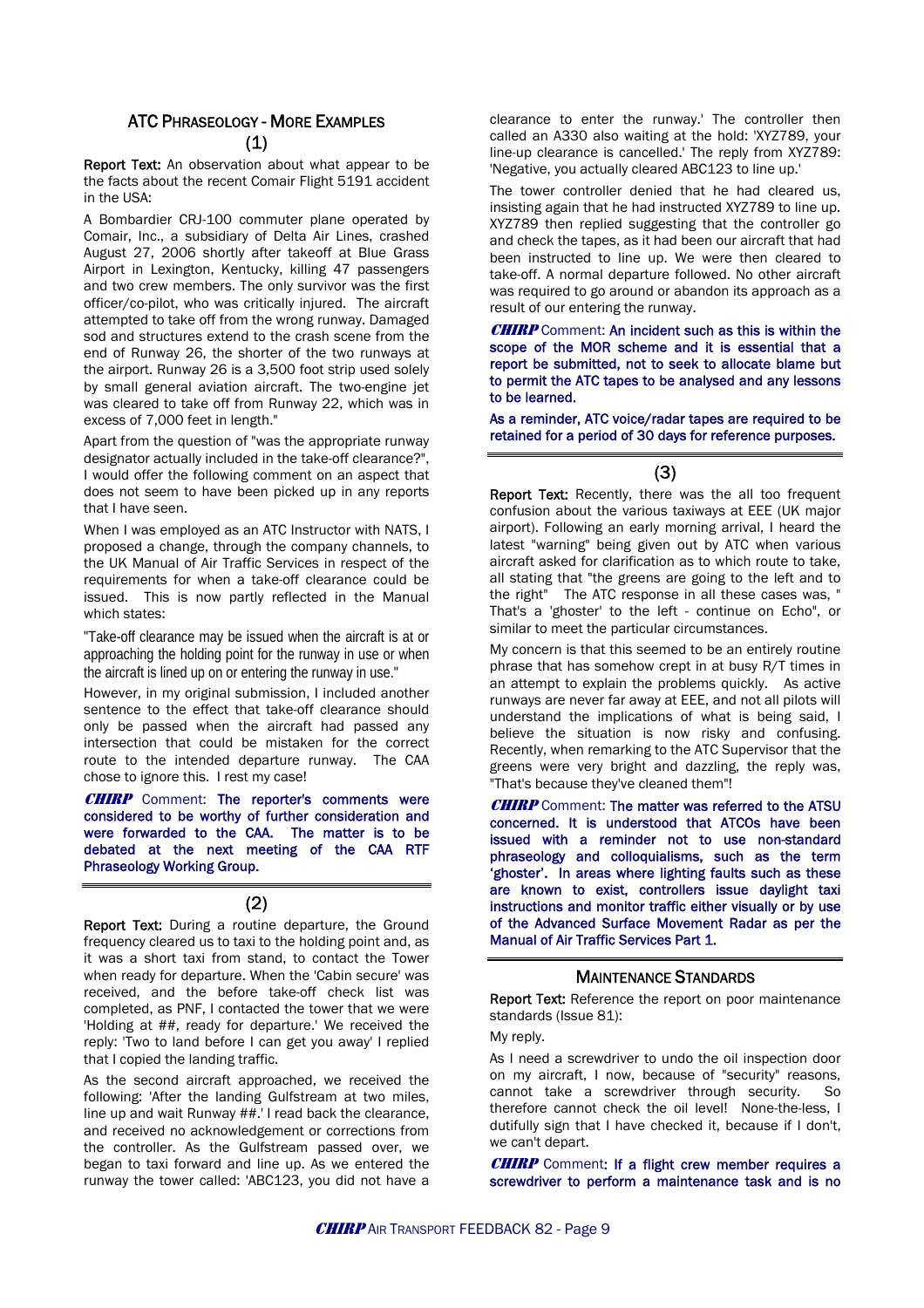longer able to carry one in his/her flight-bag, the matter should be raised with the company to permit arrangements to be made for a suitable tool to be available to permit the task to be undertaken.

## CABIN CREW REPORTS

#### SUITABLE SUITCASE STOWAGE?

Report Text: On boarding the aircraft the Captain came on with a suitcase. I enquired whether he planned to take this onto the flight deck; he stated, "I always do". I then asked if there was an emergency wasn't there a risk that it would fall onto the centre console/control panel. He stated it wouldn't because it was jammed beside the third crew seat. Not so - there is no way to stow a suitcase and nothing to restrain it on the flight deck. (Pilots on this fleet often bring suitcases on board and into the flight deck for the flight).

Everything is meant to be stowed securely in the cabin; surely the flight deck is the last place an unrestrained/loose article should be in an emergency.

**CHIRP** Comment: The assumption that an unusual manoeuvre and/or an extremely rapid deceleration will not result in the suitcase becoming a projectile on the flight deck in an emergency situation is a classic case of 'risk shift' behaviour.

The report was forwarded to the operator concerned; the company reaffirmed that its policy is that suitcases must not be stowed in the flight deck.

#### SMELL OF FUMES

Report Text: On the evening in question, we were running late from the Far East. The other cabin crew and I became aware of a strong smell of what we concluded was like diesel, mainly in the mid-main cabin area. On calling the flight deck, I was abruptly told that, "It's obviously the refuelling truck parked near a pack", before he hung up.

During taxi the smell became very powerful and passengers and crew were now worried. The In Charge called the flight deck and was informed that the fuel tanks were full and some might be getting into the bleed air. Still not happy, we insisted that one of the flight crew came to see for themselves [heavy crew]. The First Officer appeared to be concerned but stated that he thought it would clear after take-off and they would set the pack flow to high. He stated that the Captain wanted us to call at any time to advise them of anything worrying to us. In relation to performance issues, the packs were switched off for take off.

About a minute after we were airborne, the smell came back stronger than ever. The flight deck was bombarded with calls from both cabins, reporting the smell. We were again told it would clear and it eventually did.

I sincerely hope I have not wasted anyone's time by submitting this report.

**CHIRP** Comment: The reporting of any unusual smells, sounds or observations by cabin crew members should be encouraged; the reporter should be commended for persisting in his/her attempts to alert the flight crew to the perceived problem.

Although there was nothing untoward on this occasion, other incidents have shown that this might not always be the case.

## CAA (SRG) FODCOMS

The following CAA (SRG) FODCOMS have been issued since January 2007: **3/2007**  Regulation (EC) No 1899/2006 - Implementation of EU-Ops **4/2007** Reorganisation of Flight Operations Division **5/2007** JAR-OPS 3 - Introduction and Use of NPA-OPS 38 **6/2007** Avoidance of Controlled Flight Into Terrain (CFIT) - Operational and Training Considerations **7/2007** Operations Manual Requirements for the British Formula 1 Grand Price Event, Silverstone 8 July 2007 **8/2007** Level Bust Prevention - Best Practice **9/2007** European Aviation Safety Agency (EASA) Permit to Fly Requirements for the Recovery of Damaged Unserviceable Aircraft - Non-revenue Ferry Flights CAA (SRG) Flight Operations Department Communications are published on the CAA (SRG) website [www.caa.co.uk/default.aspx?categoryid=33](http://www.caa.co.uk/default.aspx?categoryid=33) and click on the link 'Search for a CAA Publication'

## ENGINEERING EDITORIAL

#### MAINTENANCE ERROR - THE CAUSE

Depending on your point of view, statistics can be considered to represent a sound case or have very little relevance to the real world. In regard to maintenance error it can be shown that the number of reported events has been declining in recent years. This might be attributed to improved training, better build quality by manufacturers, or the fact that maintenance is continually being designed out of the machine with the objective of improving reliability and reducing operating costs.

However, as discussed in the last issue of FEEDBACK, although the overall numbers of errors may be in decline as the human interface is reduced, the types of error have remained unchanged, certainly over the last ten years. These errors largely involve basic skills and perhaps the level of self discipline being applied.

On the flight deck actions are monitored by a system of cross-checking, by both the other pilot and computer controlled system management. Maintenance tasks, whilst frequently involving a computer interface for checking system integrity, can be carried out independent of any external overview.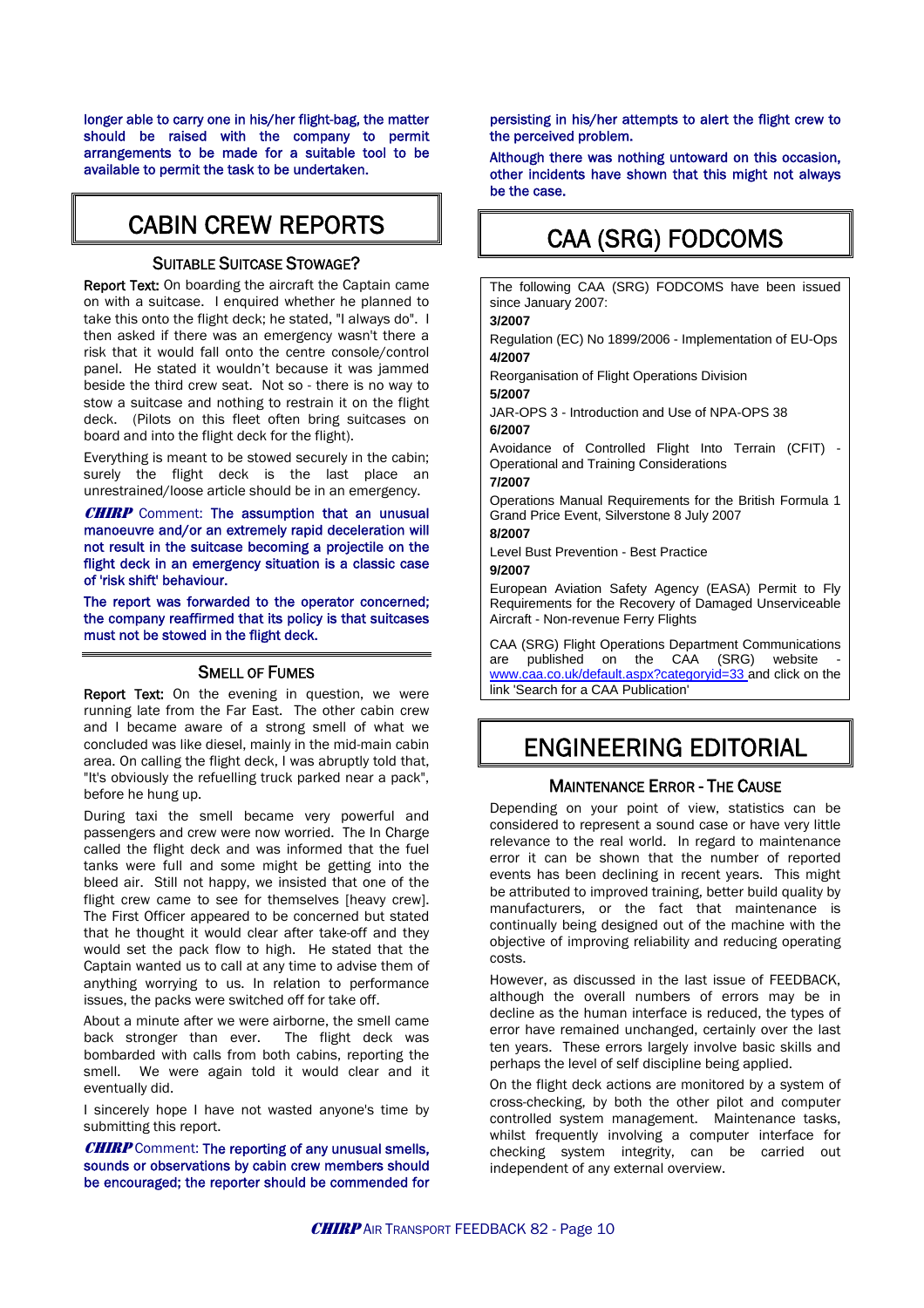For example, a wheel change, possibly one of the most common tasks undertaken; engineers are very conversant with the process and whilst working to the intent of the AMM rarely refer to the instructions when carrying out the work.

However, there are many reports of wheel vibration on take off, or in some extreme cases a wheel has actually departed from the axle; this has been caused by the simple omission of a wheel spacer during fitment. Simple checks, during or after wheel fitment, can detect a failure to fit the spacer, but it appears that these are not carried out on such occasions.

I am sure that you are aware of other examples where simple or straightforward tasks could be overlooked, possibly due to familiarity with the task, complacency or perhaps assumption that all is well. Whatever the reason, basic errors continue to occur - but why?

If you are interested in providing your views please send me an email or a letter (details on front page). I look forward to your informed views with interest.

#### Mick Skinner - Deputy Director (Engineering)

## ENGINEER REPORTS

#### Most Frequent Engineering Issues Received: 12 Months to December 2006





#### EXAM WAITING TIMES

Report Text: Just a note to say how unhappy I am with the waiting period for exams at LGW administered by the CAA at the moment; it is 3 months for an exam date and, with the requirement that you have to pass all modules within 5 yrs, it means that you have probably got to take exams every 3 months religiously to get it within that time frame, given that it takes 3 months to revise for the subject plus working shifts, living your life and everything else.

I met someone the other day who had to take an exam after a 12-hour night shift at nine in the morning, if they had said no they probably would not have got a date in 3 months.

The CAA are so busy with examining overseas people there is very little room left for home grown engineers and places in the schedules are full up with overseas students flying in to take modules.

In my view this is not beneficial to British companies or engineers and just shows which way the system is going, looking after everyone else instead of us tax paying people that service UK industry. We should have priority over foreign students and try to rebuild and promote our engineering resources.

Also, does anyone actually know why the CAA has a 5-yr cut-off for licence module banking? After 5 years if you cannot gain all modules and you have all modules except one you have to take them all again!!! It's ridiculous.

Belgium, Holland and a few other EU countries have 12 months work experience on type and you get a licence, It can't say much for European Community fairness, given that we have to take module after module, waiting 3 months for re-sits then get told all your modules are wiped out as the 5 years are up; very Victorian and typically English letting us get walked all over by other legislation.

As the decline of engineers is growing in the UK and more people are leaving the industry because of difficulty and sheer frustration at the CAA exams and difficulty in obtaining them, the CAA should approve companies to give exams.

The CAA should also provide information if they are writing policy and changing it; they should allow module training in-house for their licences and courses approved to be held in more locations to make it easier than it is; I am one of the thousands of people waiting 3 months to take modules.

in my view, the Cat A licence should be awarded by the CAA on a recommendation from the company QA department, provided the necessary experience is gained. Come on CAA sort it out! Overcomplicating the system has nearly strangled it and put a lot of people out of this industry.

**CHIRP** Comment: The reporter's concerns were represented to the CAA, who advised that as with other National Aviation Authorities, they are bound by EC Regulation 2042/2003 which they are unable to waiver.

Unlike the UK, the vocational education systems in some other EC States provide modular programmes that meet some of the EC licensing requirements.